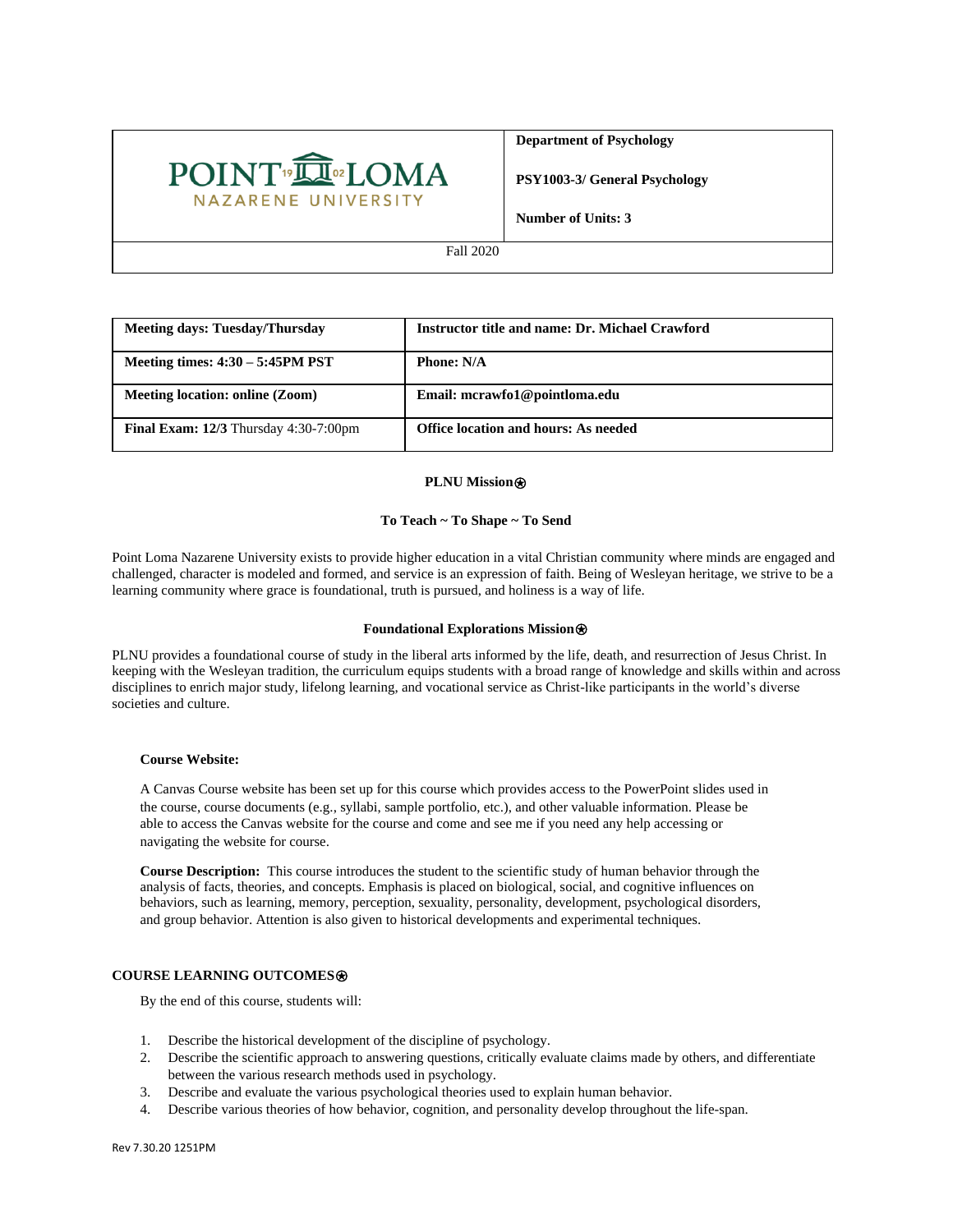- 5. Demonstrate knowledge of psychological concepts specific to important sub-fields of psychology (e.g., social psychology, health psychology, biopsychology, etc.).
- 6. Apply psychological concepts, as appropriate, towards his or her daily life situations.
- 7. Differentiate between various psychological disorders and contrast and evaluate various types of treatment for those disorders.

# **FOUNDATIONAL EXPLORATIONS LEARNING OUTCOMES**⍟

| <b>Communication Skills</b>                                                                                                                    | <b>Thinking and Reasoning</b>                                                                                                                                                                                     |                                                                                                                                                                                            | <b>Information Competency</b>                                                                                                                  |
|------------------------------------------------------------------------------------------------------------------------------------------------|-------------------------------------------------------------------------------------------------------------------------------------------------------------------------------------------------------------------|--------------------------------------------------------------------------------------------------------------------------------------------------------------------------------------------|------------------------------------------------------------------------------------------------------------------------------------------------|
| Students will describe and<br>apply major concepts and<br>theories of psychology in<br>writing or in other forms of<br>effective presentation. | Students will be able to use<br>scientific reasoning and knowledge<br>base in psychology to interpret<br>psychological phenomena,<br>investigate psychological issues,<br>and/or solve psychological<br>problems. | Students will be able to<br>incorporate sociocultural factors<br>into scientific inquiry and<br>demonstrate awareness of the<br>influence of sociocultural<br>diversity on human behavior. | Students will be able to use<br>the internet, journals, and<br>seminal works to conduct<br>academic research on major<br>topics in psychology. |

# **The following assignments will help you achieve the Learning Outcomes above.**

| Exams:                     | <b>Communication Skills</b>   |
|----------------------------|-------------------------------|
|                            | Thinking and Reasoning        |
|                            | <b>Global Awareness</b>       |
|                            | <b>Information Competency</b> |
| <b>Term Paper:</b>         | <b>Information Competency</b> |
|                            | Thinking and Reasoning        |
|                            | <b>Global Awareness</b>       |
|                            | <b>Information Competency</b> |
| <b>Ouizzes:</b>            | Thinking and Reasoning        |
|                            | <b>Global Awareness</b>       |
| <b>Group Presentation:</b> | <b>Communication Skills</b>   |
|                            | Thinking and Reasoning        |
|                            | <b>Global Awareness</b>       |
|                            | <b>Information Competency</b> |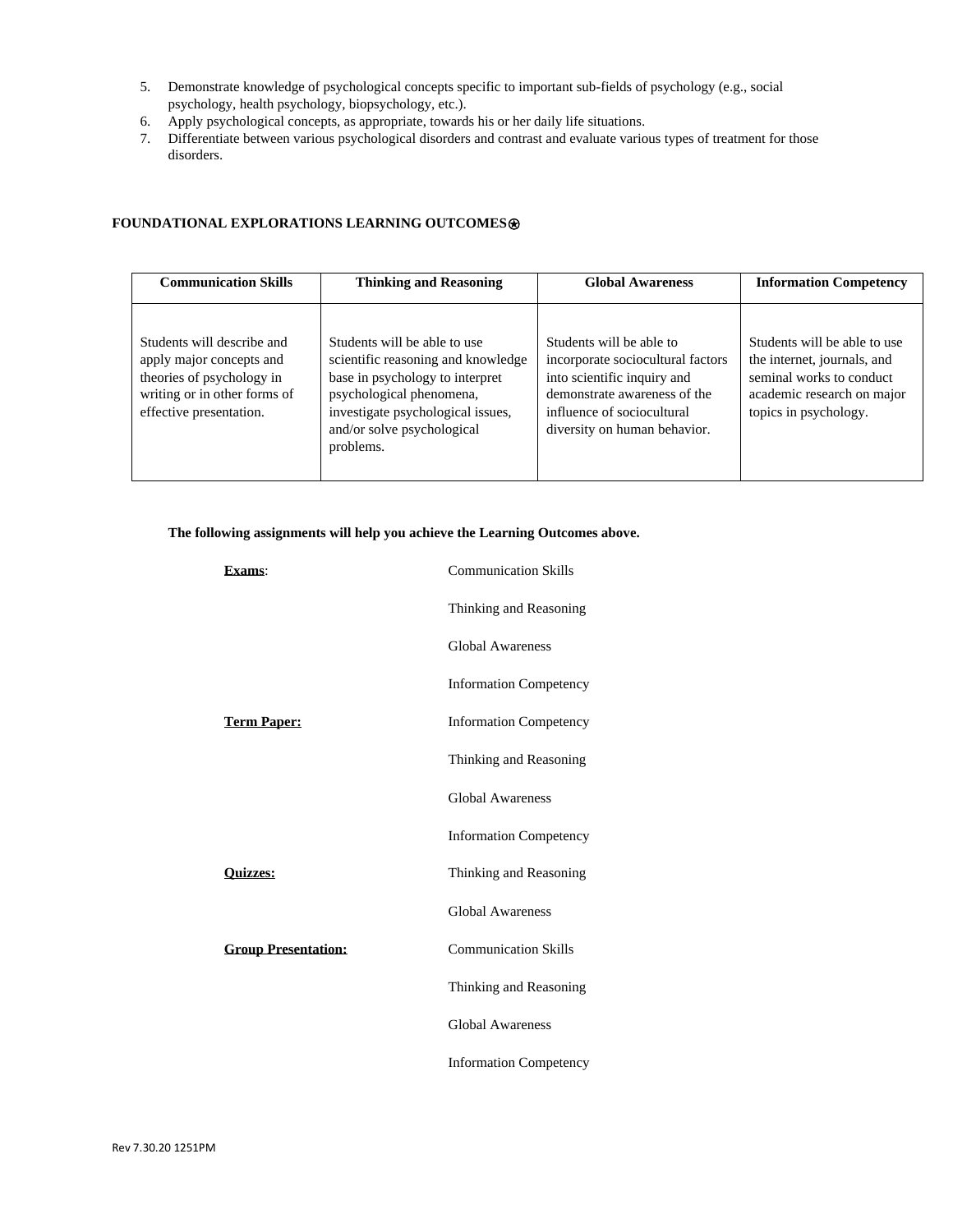**Course Requirements:** Effort has been taken to design a grading system that is fair and provides students with the opportunity to do well in this course. There will be four exams and a class portfolio required for this course.

- **I. Examination:** There will be one cumulative exam for the course: The exam will consist of 75 multiplechoice questions and will cover all assigned reading, lecture material, and other material presented in class (e.g., discussions, videos, and films). Students will need to bring #2 pencils and a zipgrade scantron sheet. Emergencies (i.e., verifiable death, verifiable illness) will be handled on a case-by-case basis and at my discretion. Personal commitments, vacations, travel etc. are not considered emergencies and exams missed without supporting documentation will receive a score of zero for that exam. This make-up policy is strictly adhered to in an effort to treat all students fairly.
- **II. Term Paper:** This requirement involves writing a paper that illustrates your knowledge and thinking about a psychological topic. The paper will be worth 50 points. The purpose of the midterm paper is to allow you to demonstrate your knowledge in a unique, non-traditional way. For the paper, students will select a broad topic in psychology that we cover in this course (e.g., social psychology), and three smaller constructs that are related to the broader topic (e.g., bystander apathy, in-group homogeneity effect, and fundamental attribution error). Students will provide examples of these psychological constructs in the media (e.g., song lyrics, films, magazines, interviews). Papers should be a minimum of 8 pages, double spaced, 12pt font. Papers must be written in APA format with a minimum of three references.

#### **PAPER DUE DATE:**

The paper assignment must be turned in via the Canvas website for the course (which uses Vericite software to detect plagiarism) by 11:59pm on the date it is due.

**Late Policy for Term Paper:** Papers received after that time will receive a 20-point late penalty per class missed.Late papers can be submitted via the Canvas website for the course until 11:59pm on the last day of formal class meetings (this is the last class meeting BEFORE finals week (see course calendar at the end of syllabus for specific dates).

- **III. Weekly Quizzes:** Weekly quizzes must be completed **prior** to the beginning of the class they are assigned for. These Quizzes will cover the reading assigned for that week and ensure that you are prepared for discussion when class begins. The top 10 highest scores of the quizzes will be averaged together and will make up 25% of the course grade.
- **IV. Group Presentation:** Students will be randomly assigned a group member and topic on the first day of class. Students will prepare a 30-minute presentation and include a class activity demonstrating that concept within the allotted time. Both member of the group will receive the same grade.
- **V. Class Participation.** In this course, you must take an active approach in order for learning to happen. Class participation is required and involves taking notes, asking questions, arriving to class prepared to discuss the topic being covered, and being courteous to all class members. Students will be asked to participate in discussion in order to demonstrate understanding of class concepts.

**Extra Credit.** You may earn up to 10 extra credit points by completing given short reviews of given topics throughout the course. **All extra credit is due at the date of the term paper.** 

## **REQUIRED TEXTS**

Spielman, R.M. (2017). Psychology (17th Edition.)

#### **ISBN: 978-1-938168-35-2**

## **COURSE CREDIT HOUR INFORMATION**⍟

In the interest of providing sufficient time to accomplish the stated Course Learning Outcomes, this class meets the PLNU credit hour policy for a 3 unit class delivered over 16 weeks. It is anticipated that students will spend a minimum of 37.5 participation hours per credit hour on their coursework. For this course, students will spend an estimated 112.5 total hours meeting the course learning outcomes. The time estimations are provided in the Canvas modules.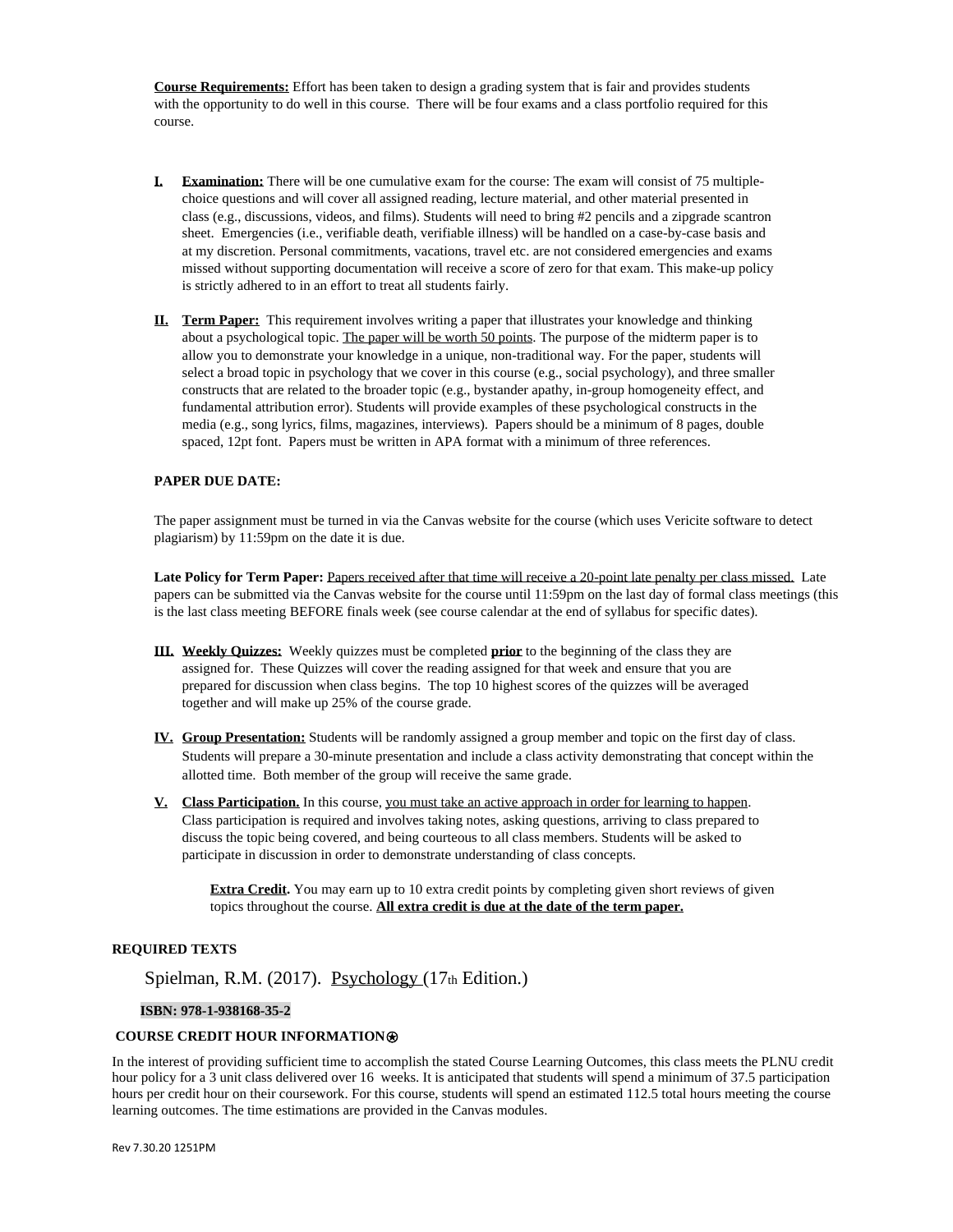## **ASSESSMENT AND GRADING**⍟

Grades will be based on the following:

| A             |               |               |               |                |
|---------------|---------------|---------------|---------------|----------------|
| A 93-100      | $B+87-89$     | $C+77-79$     | $D+67-69$     | F Less than 59 |
| $A - 90 - 92$ | B 83-86       | $C$ 73-76     | D 63-66       |                |
|               | $B - 80 - 82$ | $C - 70 - 72$ | $D - 60 - 62$ |                |

#### **STATE AUTHORIZATION**⍟

State authorization is a formal determination by a state that Point Loma Nazarene University is approved to conduct activities regulated by that state. In certain states outside California, Point Loma Nazarene University is not authorized to enroll online (distance education) students. If a student moves to another state after admission to the program and/or enrollment in an online course, continuation within the program and/or course will depend on whether Point Loma Nazarene University is authorized to offer distance education courses in that state. It is the student's responsibility to notify the institution of any change in his or her physical location. Refer to the map o[n State Authorization](https://www.pointloma.edu/offices/office-institutional-effectiveness-research/disclosures) to view which states allow online (distance education) outside of California.

#### **INCOMPLETES AND LATE ASSIGNMENTS**

All assignments are to be submitted/turned in by the beginning of the class session when they are due—including assignments posted in Canvas. Incompletes will only be assigned in extremely unusual circumstances.

### **PLNU COPYRIGHT POLICY**  $\circledast$

Point Loma Nazarene University, as a non-profit educational institution, is entitled by law to use materials protected by the US Copyright Act for classroom education. Any use of those materials outside the class may violate the law.

## **PLNU ACADEMIC HONESTY POLICY**⍟

Students should demonstrate academic honesty by doing original work and by giving appropriate credit to the ideas of others. Academic dishonesty is the act of presenting information, ideas, and/or concepts as one's own when in reality they are the results of another person's creativity and effort. A faculty member who believes a situation involving academic dishonesty has been detected may assign a failing grade for that assignment or examination, or, depending on the seriousness of the offense, for the course. Faculty should follow and students may appeal using the procedure in the university Catalog. Se[e Academic Policies](https://catalog.pointloma.edu/content.php?catoid=41&navoid=2435#Academic_Honesty) for definitions of kinds of academic dishonesty and for further policy information.

#### **PLNU ACADEMIC ACCOMMODATIONS POLICY**⍟

While all students are expected to meet the minimum standards for completion of this course as established by the instructor, students with disabilities may require academic adjustments, modifications or auxiliary aids/services. At Point Loma Nazarene University (PLNU), these students are requested to register with the Disability Resource Center (DRC), located in the Bond Academic Center [\(DRC@pointloma.edu](mailto:DRC@pointloma.edu) or 619-849-2486). The DRC's policies and procedures for assisting such students in the development of an appropriate academic adjustment plan (AP) allows PLNU to comply with Section 504 of the Rehabilitation Act and the Americans with Disabilities Act. Section 504 prohibits discrimination against students with special needs and guarantees all qualified students equal access to and benefits of PLNU programs and activities. After the student files the required documentation, the DRC, in conjunction with the student, will develop an AP to meet that student's specific learning needs. The DRC will thereafter email the student's AP to all faculty who teach courses in which the student is enrolled each semester. The AP must be implemented in all such courses.

If students do not wish to avail themselves of some or all of the elements of their AP in a particular course, it is the responsibility of those students to notify their professor in that course. PLNU highly recommends that DRC students speak with their professors during the first two weeks of each semester about the applicability of their AP in that particular course and/or if they do not desire to take advantage of some or all of the elements of their AP in that course.

#### **PLNU ATTENDANCE AND PARTICIPATION POLICY**⍟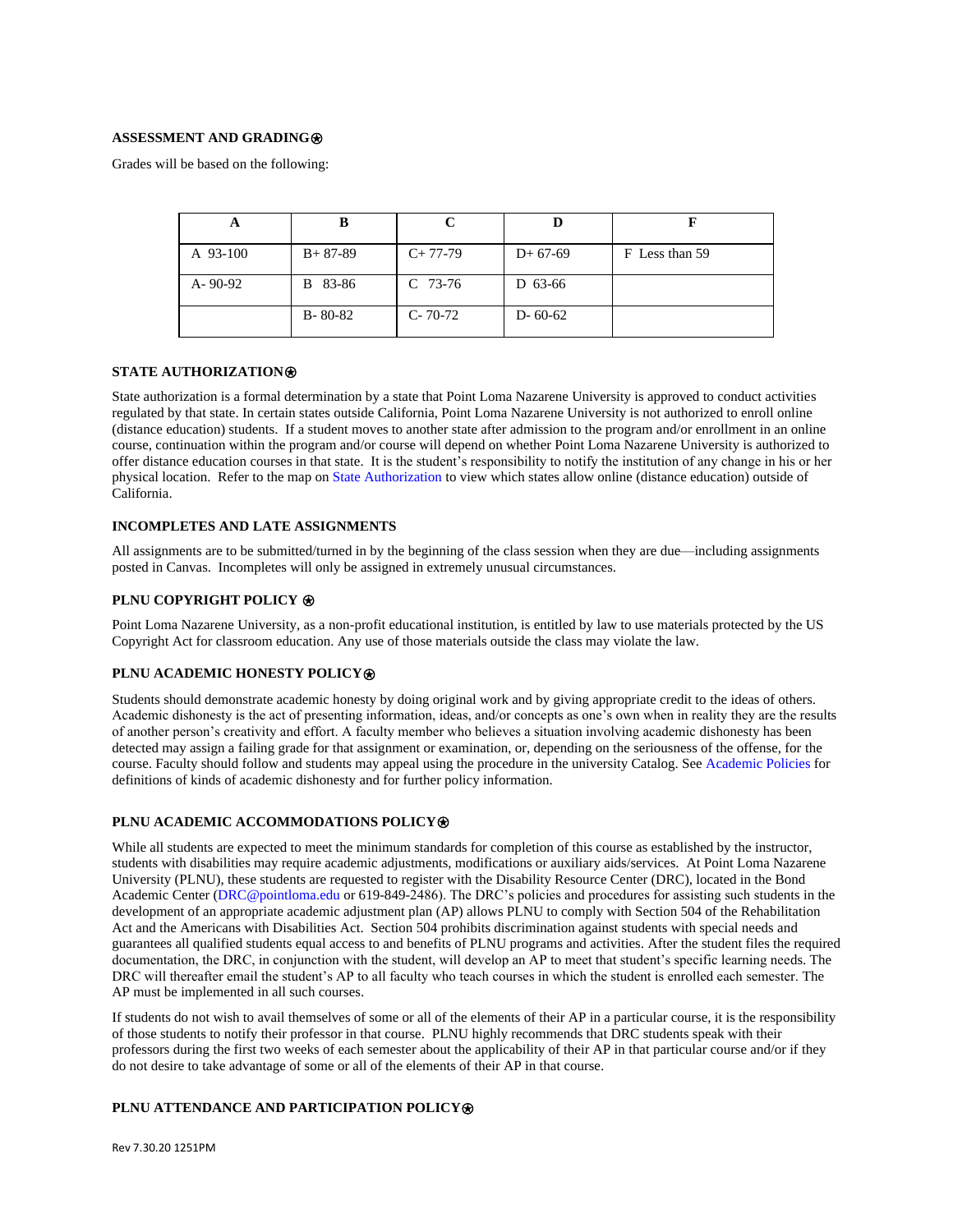Regular and punctual attendance at all **synchronous** class sessions is considered essential to optimum academic achievement. If the student is absent for more than 10 percent of class sessions (virtual or face-to-face), the faculty member will issue a written warning of de-enrollment. If the absences exceed 20 percent, the student may be de-enrolled without notice until the university drop date or, after that date, receive the appropriate grade for their work and participation. In some courses, a portion of the credit hour content will be delivered **asynchronously** and attendance will be determined by submitting the assignments by the posted due dates. Se[e Academic Policies](https://catalog.pointloma.edu/content.php?catoid=46&navoid=2650#Class_Attendance) in the Undergraduate Academic Catalog. If absences exceed these limits but are due to university excused health issues, an exception will be granted.

#### **Asynchronous Attendance/Participation Definition**

A day of attendance in asynchronous content is determined as contributing a substantive note, assignment, discussion, or submission by the posted due date. Failure to meet these standards will result in an absence for that day. Instructors will determine how many asynchronous attendance days are required each week.

## **SPIRITUAL CARE**

Please be aware PLNU strives to be a place where you grow as whole persons. To this end, we provide resources for our students to encounter God and grow in their Christian faith.

If students have questions, a desire to meet with the chaplain or have prayer requests you can contact th[e Office of Spiritual](https://www.pointloma.edu/offices/spiritual-development)  [Development](https://www.pointloma.edu/offices/spiritual-development)

## **USE OF TECHNOLOGY**⍟

In order to be successful in the online environment, you'll need to meet the minimum technology and system requirements; please refer to the [Technology and System Requirements i](https://help.pointloma.edu/TDClient/1808/Portal/KB/ArticleDet?ID=108349)nformation. Additionally, students are required to have headphone speakers compatible with their computer available to use. If a student is in need of technological resources please contac[t student-tech](mailto:student-tech-request@pointloma.edu)[request@pointloma.edu.](mailto:student-tech-request@pointloma.edu)

Problems with technology do not relieve you of the responsibility of participating, turning in your assignments, or completing your class work.

## **Final Grade Breakdown:**

| <b>Class Participation</b> | 10% |
|----------------------------|-----|
| <b>Weekly Quizzes</b>      | 15% |
| <b>Group Presentation</b>  | 25% |
| <b>Term Paper</b>          | 25% |
| <b>Final Exam</b>          | 25% |

## **ASSIGNMENTS AT-A-GLANCE**

| Week         |      |    | <b>Scheduled Lecture Topics</b> | <b>Required Reading</b> |
|--------------|------|----|---------------------------------|-------------------------|
| $\mathbf{1}$ | 8/18 | Th | Welcome                         |                         |
|              | 8/20 | Th | <b>Introduction</b>             | Chapter 1               |
|              |      |    |                                 |                         |
| 2            | 8/25 |    | <b>Psychological Research</b>   | Chapter 2               |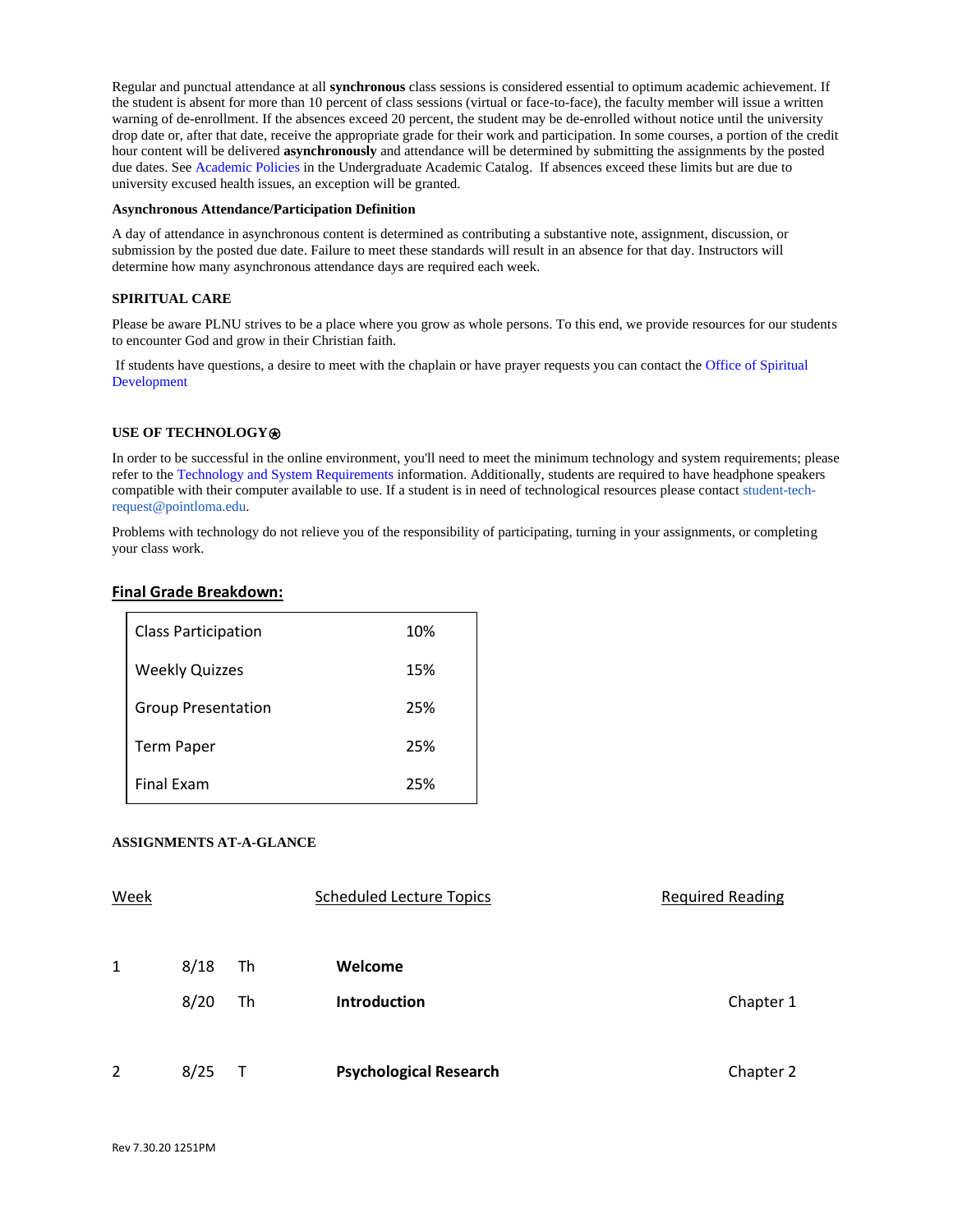|                | 8/27               | Th           | <b>States of Consciousness</b>                             | Chapter 4  |
|----------------|--------------------|--------------|------------------------------------------------------------|------------|
| 3              | 9/1                | $\sf T$      | Biopsychology                                              | Chapter 3  |
|                | 9/3                | Th           | <b>Group Presentation</b>                                  |            |
| 4              | 9/8                | $\sf T$      | <b>Sensation and Perception</b>                            | Chapter 5  |
|                | 9/10               | Th           | <b>Group Presentation</b>                                  | Chapter 5  |
| 5              | 9/15               | $\mathsf T$  | <b>Learning</b>                                            | Chapter 6  |
|                | 9/17               | Th           | <b>Group Presentation</b>                                  |            |
| 6              | 9/22               | $\mathsf T$  | <b>Thinking and Intelligence</b>                           | Chapter 7  |
|                | 9/24               | Th           | <b>Group Presentation</b>                                  |            |
| $\overline{7}$ | 9/29               | $\mathsf{T}$ | <b>Memory</b>                                              | Chapter 8  |
|                | 10/1               | Th           | <b>Group Presentation</b>                                  |            |
| 8              | 10/6               | $\mathsf T$  | <b>Lifespan Development</b>                                | Chapter 9  |
|                | 10/8               | Th           | <b>Group Presentation</b>                                  |            |
|                |                    |              |                                                            |            |
| 9              | $10/13$ T<br>10/15 | Th           | <b>Emotion and Motivation</b><br><b>Group Presentation</b> | Chapter 10 |
|                |                    |              |                                                            |            |
| 10             | 10/20 T            |              | Personality                                                | Chapter 11 |
|                | 10/22 Th           |              | <b>Group Presentation</b>                                  |            |